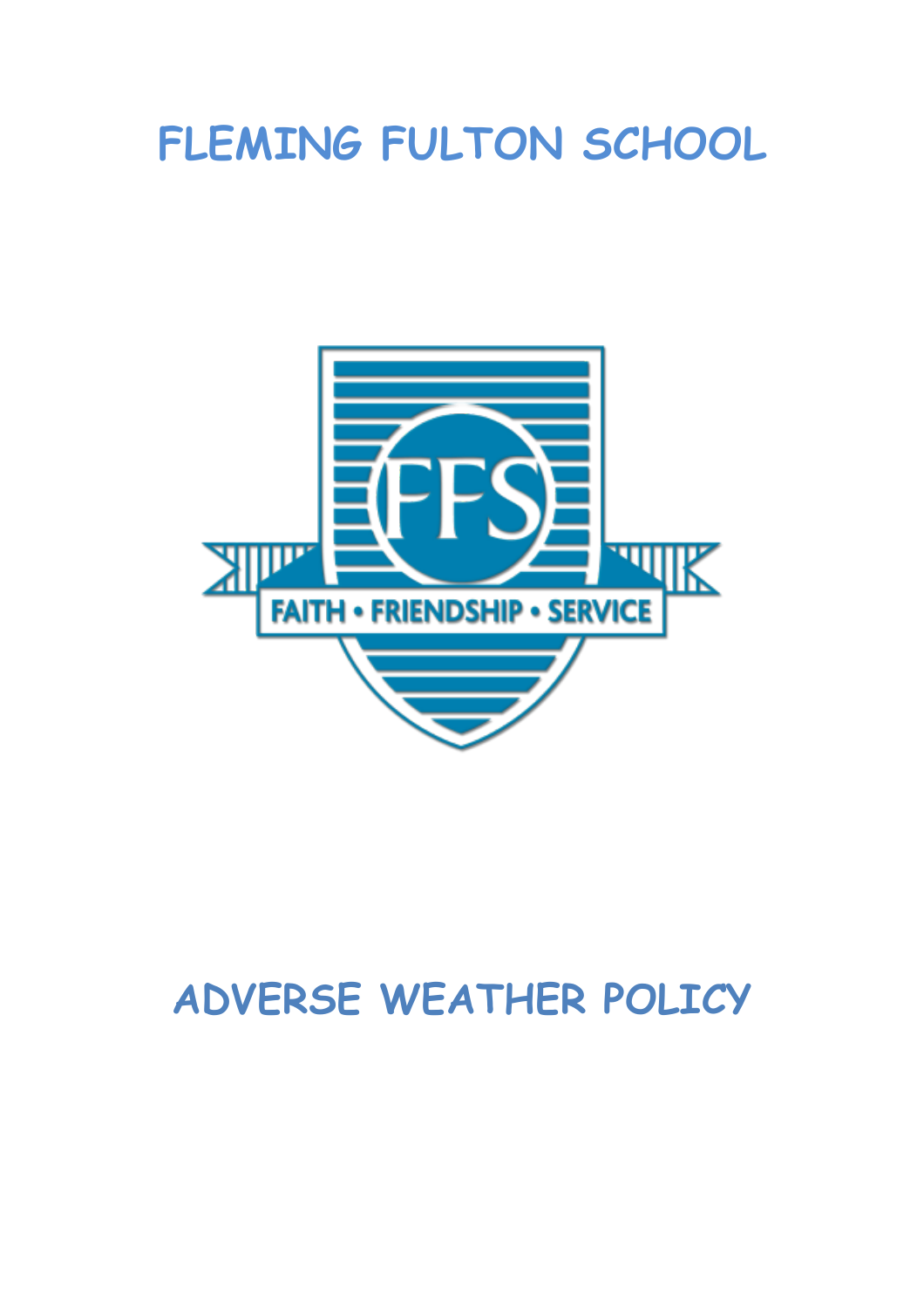### **FLEMING FULTON SCHOOL ADVERSE WEATHER POLICY**

#### **Exceptional Closure**

An exceptional closure is unplanned, and is due to unforeseen circumstances such as **adverse weather conditions**, power failure, or situations which affect the safety of pupils and staff.

In times of extreme weather, such as a heavy snowfall, the Principal and Vice Principal with responsibility for Health and Safety will consider and carryout a risk assessment based on the following issues:

#### o **Health and Safety**

- $\triangleright$  Can pupils and staff access the school grounds and building safely?
- $\triangleright$  Can pupils and staff be evacuated in an emergency?
- $\triangleright$  In an emergency, could the Emergency Services access the school?
- $\triangleright$  Is the area designated for disembarkation from transport safe for pupils?
- $\triangleright$  Is the School Nurse available?

#### o **Transport**

- $\triangleright$  Can buses exit the school grounds to collect the pupils?
- $\triangleright$  Can buses reach the school safely?
- $\triangleright$  If snow has fallen during the day can buses safely transport pupils home?

#### o **Pupil / Teacher Ratio**

The Teacher/Pupil Ratio must be assessed by the SLT as being safe and manageable

#### o **Weather Forecast**

Local weather forecasts and road conditions, including those for areas from which pupils and staff will be travelling, will be taken into consideration.

#### **Action plan**

The Principal will endeavour to make a decision at the earliest possible time. Decisions the night before can only be taken when all the indications are that adverse conditions will continue overnight.

If the principal decides to close the school this applies to all Fleming Fulton School Staff.

Every effort will be made between BELB ground maintenance and the School Building Supervisor to ensure that the grounds and building are safe for use.